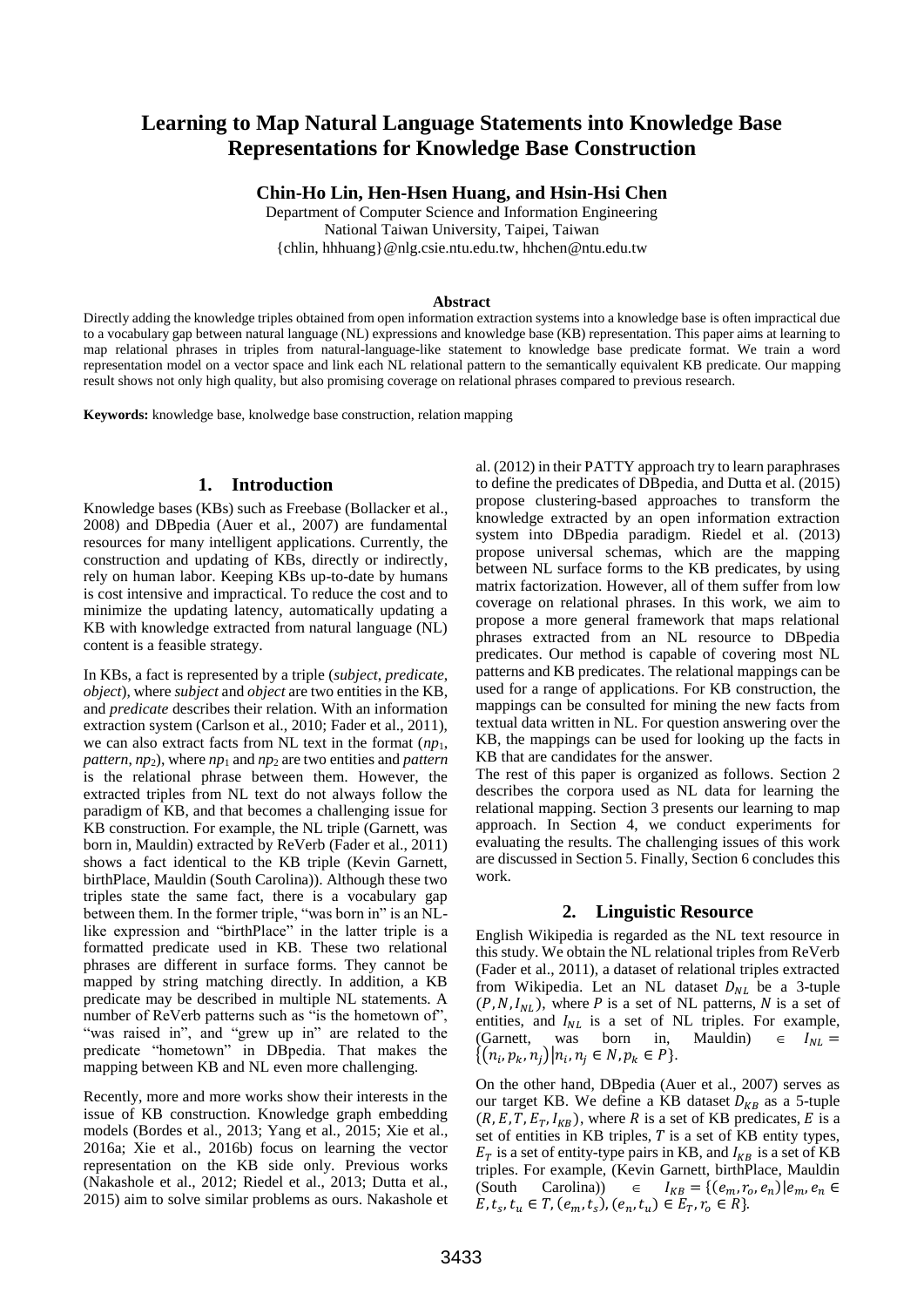To resolve the entity disambiguation problem, a lexicalization dataset<sup>1</sup> released on the DBpedia Spotlight (Mendes et al., 2011) official website is consulted. We extract an entity-alias list from the dataset and let the alias list be

$$
Alias = \{ (a_{m1}, a_{m2}, ..., a_{m|A(e_m)|}) | a_{m1}, a_{m2}, ..., a_{m|A(e_m)|} \in A(e_m) \}
$$

where  $e_m \in E$  and  $A(e_m)$  is a set of entity aliases corresponding to the KB entity  $e_m$ .

We further randomly sampled 10 million sentences  $Sen_{Clue}$  from ClueWeb09 dataset<sup>2</sup> as an NL resource, which is considered as an auxiliary dataset for training word embedding models.

### **3. Relational Mapping**

We propose an approach inspired by word2vec model (Mikolov et al., 2013), i.e., Skip-gram and CBOW, to build a relational mapping. Our method projects all relational phrases, i.e., NL patterns and KB predicates, to a vector space and measures cosine similarity between relational phrases on this space.

As illustrated in Figure 1, our method consists of three components, EB (Entity Bridging with Alias Resolution), DR (Decompose Relational Phrases and Introduce Additional NL Text), and TF (Filter Relational Mapping by Argument Types constraint). The first workflow builds a relational mapping by conducting entity bridging on training triples with consultation of entity alias dictionary. Our second workflow is based on EB and further performs DR, which considers the information of words decomposed from relational phrases and adds auxiliary natural language sentences into training data. Finally, TF is used to filter the mappings built by EB or EB+DR. The descriptions of EB, DR, and TF are presented in Sections 3.1, 3.2 and 3.3, respectively.



Figure 1: Overview of our approach to relational mapping.

#### **3.1 EB : Entity Bridging with Alias Resolution**

Unlike KB predicates that are formatted, patterns in ReVerb are NL-like expressions. As the examples shown in Table 1, KB predicates and semantically related NL patterns might be different in surface form such as the predicate "headquarter" and the pattern "is based in". Another example in Table 1 is the KB predicate "spouse" and NL patterns "is the wife of", "is the husband of", and "is the first wife of". The NL patterns might contain more specific details but are still mapped to the KB predicate. To build a relational mapping of NL patterns and KB predicates, our model should learn the connection of information from KB and NL data resources.

| <b>KB</b> Predicate | <b>NL Patterns</b>                                                     |  |
|---------------------|------------------------------------------------------------------------|--|
| headquarter         | is headquartered in / is based in                                      |  |
| spouse              | is the wife of $\ell$ is the husband of $\ell$ is<br>the first wife of |  |
| hometown            | grew up in / was raised in                                             |  |
| writer              | was written by $\ell$ is a novel by                                    |  |

Table 1: Examples of KB predicates and their semantically related NL patterns.

EB aims to capture the structural information between entities and relations, and then links relational phrases through entity bridging. Figure 2 shows how EB works. For instance, (Kobe Bryant, was born in, Philadelphia) and (Kobe Bryant, birthPlace, Philadelphia) are triples from NL and KB datasets, respectively. Through the co-occurrence of entity pairs and relational phrases, the model gradually learns the connection between "was born in" and "birthPlace".

| <b>NL triples from Reverb</b> |             | <b>KB</b> triples from DBpedia |                   |            |                            |
|-------------------------------|-------------|--------------------------------|-------------------|------------|----------------------------|
| Argument1                     | Pattern     | Argument2                      | <b>Subject</b>    | predicate  | Object                     |
| Kobe Bryant                   | was born in | Philadelphia                   | Kobe Bryant       | birthPlace | Philadelphia               |
| Neil Young                    | was born in | Toronto                        | Neil Young        | birthPlace | Toronto                    |
| Derrick Rose                  | was born in | Chicago                        | Derrick Rose      | birthPlace | Chicago                    |
| Kevin Dearden                 | was born in | Luton                          | Kevin Dearden     | birthPlace | Luton                      |
| Gregg Doyel                   | was born in | Hawaii                         | Gregg Doyel       | birthPlace | Hawaii                     |
|                               |             |                                |                   |            |                            |
| Gregg Easterbrook             | was born in | Buffalo                        | Gregg Easterbrook | birthPlace | Buffalo, New<br>York       |
| LaBeouf                       | was born in | Los Angeles                    | Shia LaBeouf      | birthPlace | Los Angeles                |
| Garnett                       | was born in | Mauldin                        | Kevin Garnett     | birthPlace | Mauldin, South<br>Carolina |

Figure 2: Examples of Entity Bridging (EB).

We train a word embedding model with the KB and NL triples. Through the update of entity pairs, the connection of a pattern  $p_k$  and a predicate  $r_0$  are captured in the model training process. More precisely, given a KB training triple  $(e_m, r_o, e_n)$ , a training sequence *W* for the model will be *w*<sub>1</sub>,  $w_2$ ,  $w_3$ , where  $w_1 = e_m$ ,  $w_2 = r_o$ , and  $w_3 = e_n$ . The model maximizes the average log probability θ*triple* as shown in Equation (1).

$$
\theta_{triple} = \frac{1}{|W|} \sum_{x=1}^{|W|} \sum_{-c \le y \le c, y \ne 0} \log p(w_{x+y}|w_x)
$$
 (1)

where *c* is the size of context windows,  $w_x$  is the central word, and  $w_{x+y}$  denotes one of the context words. Probability  $p(w_{x+y}|w_x)$  is calculated using the softmax function as shown in Equation (2).

l

<sup>1</sup>http://spotlight.sztaki.hu/downloads/latest\_data/en.tar.gz

<sup>2</sup> http://lemurproject.org/clueweb09/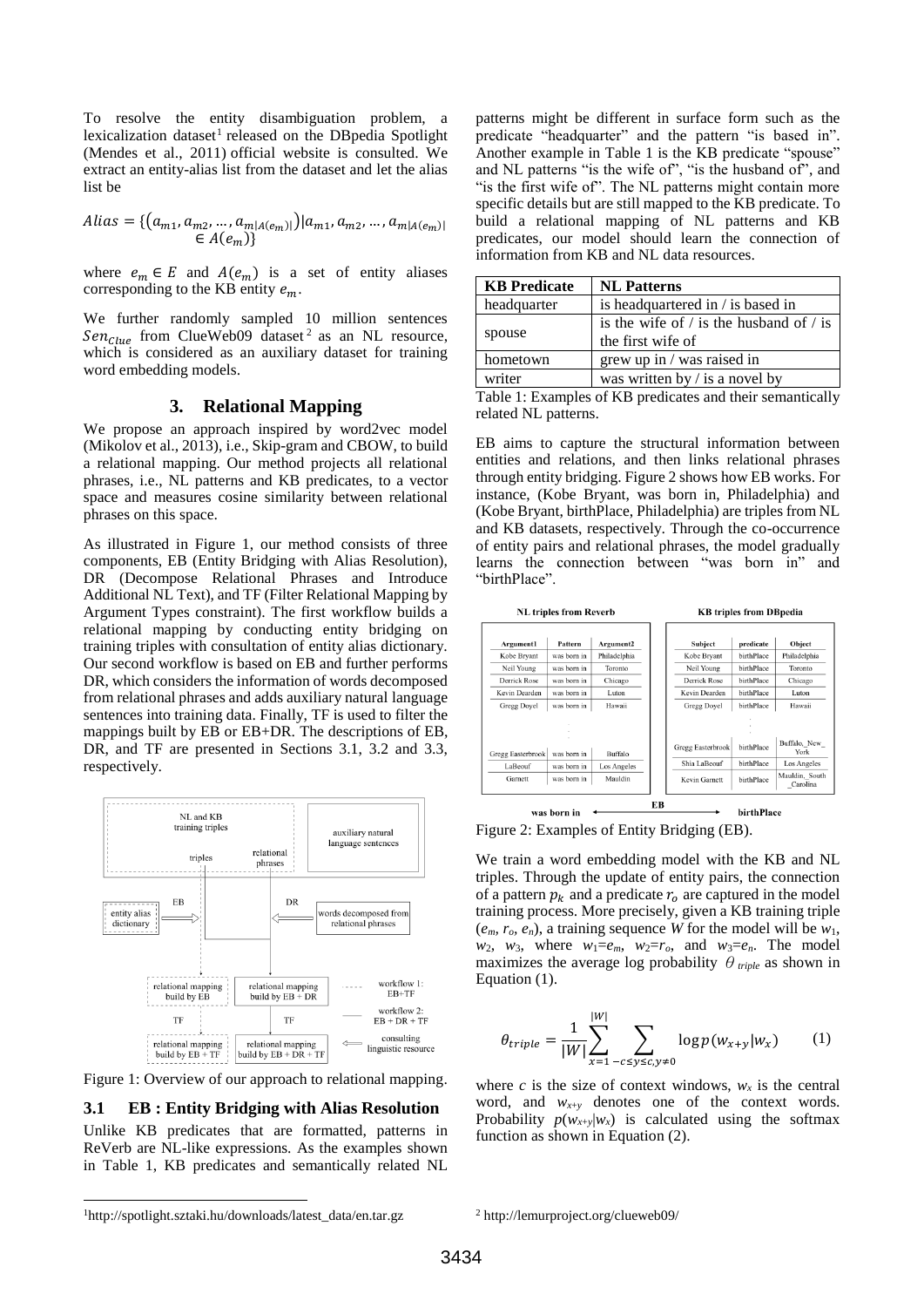$$
p(w_{x+y}|w_x) = \frac{\exp(v'_{w_{x+y}}^T v_{w_x})}{\sum_{z=1}^{|V|} \exp(v'_{z}^T v_{w_x})}
$$
(2)

where  $v_w$  and  $v'_w$  are the "input" and "output" embedding of word  $w$ , and |V| is the vocabulary size of the model. In addition, the *Alias* is consulted for alias resolution. For an entity  $e_m$  in KB training triple, its alias  $a_{mx} \in A(e_m)$  is updated by maximizing average log likelihood θ*alias* in Equation (3).

$$
\theta_{alias} = \frac{1}{|A(e_m)|} \sum_{a_{mx} \in A(e_m)} \log p(a_{mx}|e_m) \tag{3}
$$

where  $p(a_{mx}|e_m)$  is computed by using the softmax function  $(2)$ .

The trained model results in an embedding space, where NL patterns and KB predicates are represented as vectors in this space. Thus, the similarity between an NL pattern and a KB predicate can be measured by their cosine similarity. On the one hand, most similar KB predicates of an NL pattern can be considered as its mapping targets. On the other hand, most similar NL patterns of a KB predicate can be regarded as its mapping patterns. In Section 4, triple linking task and human verification task will evaluate the results from these two aspects, respectively.

### **3.2 DR: Decomposing Relational Phrases and Introducing Additional NL Text**

EB may suffer from data sparseness because each relational phrase is treated as a distinct symbol, and information from the words that compose a relational phrase is completely ignored. For example, the meaning of predicate "birthPlace" can be captured from words "birth" and "place". Thus, DR is proposed and integrated with EB for leveraging the words decomposed from relational phrases. More clearly, given a KB predicate  $r_0$ , the word semantics of  $r_0$  will be jointly learned by maximizing the average log probability  $\theta$ <sub>compose</sub> as Equation (4).

$$
\theta_{\text{composite}} = \log p(r_o | c_{o1}, c_{o2}, \dots, c_{on}) \tag{4}
$$

where  $c_{01}, c_{02}, \ldots, c_{on}$  are words decomposed from  $r_0$  and  $n$  is the number of the words. The computation of the probability is done by the softmax function (2) and a composition function that simply averages the vectors of words  $c_{o1}, c_{o2}, ..., c_{on}$ .

Figure 3 illustrates how DR encodes words decomposed from relational phrases and jointly learns the meaning of relational phrases. The advantage of DR is that the semantics of a predicate is expanded by its compositional words, which are written in NL. For example, the word meaning of KB predicate "birthPlace" will also be considered from words "birth" and "place" and the word meaning of NL pattern "was born in" will similarly be viewed from "was", "born" and "in". Relational phrases that are semantically related might consist of words with similar meaning such as "birth" and "born" in this example. In other words, we reduce the data sparseness of relational phrases by connecting patterns and predicates through the decomposed words.

In addition to the information from the KB, we add additional NL statements  $\textit{Sen}_{\textit{Clue}}$  to the training set. These

statements serve as an auxiliary resource that aids to model the meaning of the decomposed words. In other words, we co-train a distributed word model in the same vector space. In the training process, the decomposed words play a role of bridges that connect similar relational phrases. The natural language statements provide semantic information for those words.



Figure 3: Example of Decomposing Relational Phrases (DR).

#### **3.3 TF: Filter Relational Mapping by Argument Types of Relational Phrases**

We further filter the mapping results with argument type constraints. That is, the argument type of an NL pattern should be consistent with those of its corresponding KB predicates. The mappings with inconsistent argument types are removed from the relational mapping list.

We obtain the argument type constraint for each relational phrase by voting with training triples. More formally, for each KB triple  $(e_m, r_o, e_n) \in I_{KB}$ ,  $e_m \in t_s$ ,  $e_n \in t_u$  the argument type for  $r_0$  is voted as  $(t_s, t_u)$ . We count the majority argument type for each predicate and define the argument type constraint of  $r_o$  as  $Arg_{type(r_o)} = (t_s, t_u)$ .

In NL side, unlike the entity types defined in KB datasets, we have to find the types of entities extracted from natural language sentences. We obtain the type of each NL entity by matching it with KB entity aliases. Then, we vote argument types of NL patterns with NL triples in the similar way as above. If an entity  $n_i$  has  $c$  possible types, each type of the entity  $n_i$  will be weighted equally by  $\frac{1}{c}$ . If  $c = 0$ , the triple will not contribute to argument type determination. In this way, we generate argument type constraints for NL patterns. Let  $Arg_{type(p_k)} = (t_d, t_f)$  be the type constraint of the corresponding pattern  $p_k$  for some  $t_d, t_f \in T$ .

### **4. Experiments**

**Dataset and Experiment Setting:** The statistics of NL and KB datasets show that  $|I_{NL}| = 407,239, |P| = 100,264,$  $|I_{KB}| = 14,408,940$ , and  $|R| = 662$ . Comparatively, even though the size of KB triple set is much larger than NL triple set, KB predicates are formatted and there are only 662 predicates in KB dataset. We randomly split our dataset into five folds and conduct five-fold cross validation for our experiment. We train 300-dimensional vector models with the proposed methods and analyze the mapping results. The training parameters of our model, i.e., (window size, negative sample, min count), are set to (5, 10, 0), respectively. The relational phrases with less than 5 occurrences in ReVerb and DBpedia are excluded from the mapping. After filtering, our approach builds a relational mapping that covers 7,361 of 9,171 frequent ReVerb patterns with 629 of 634 frequent DBpedia predicates.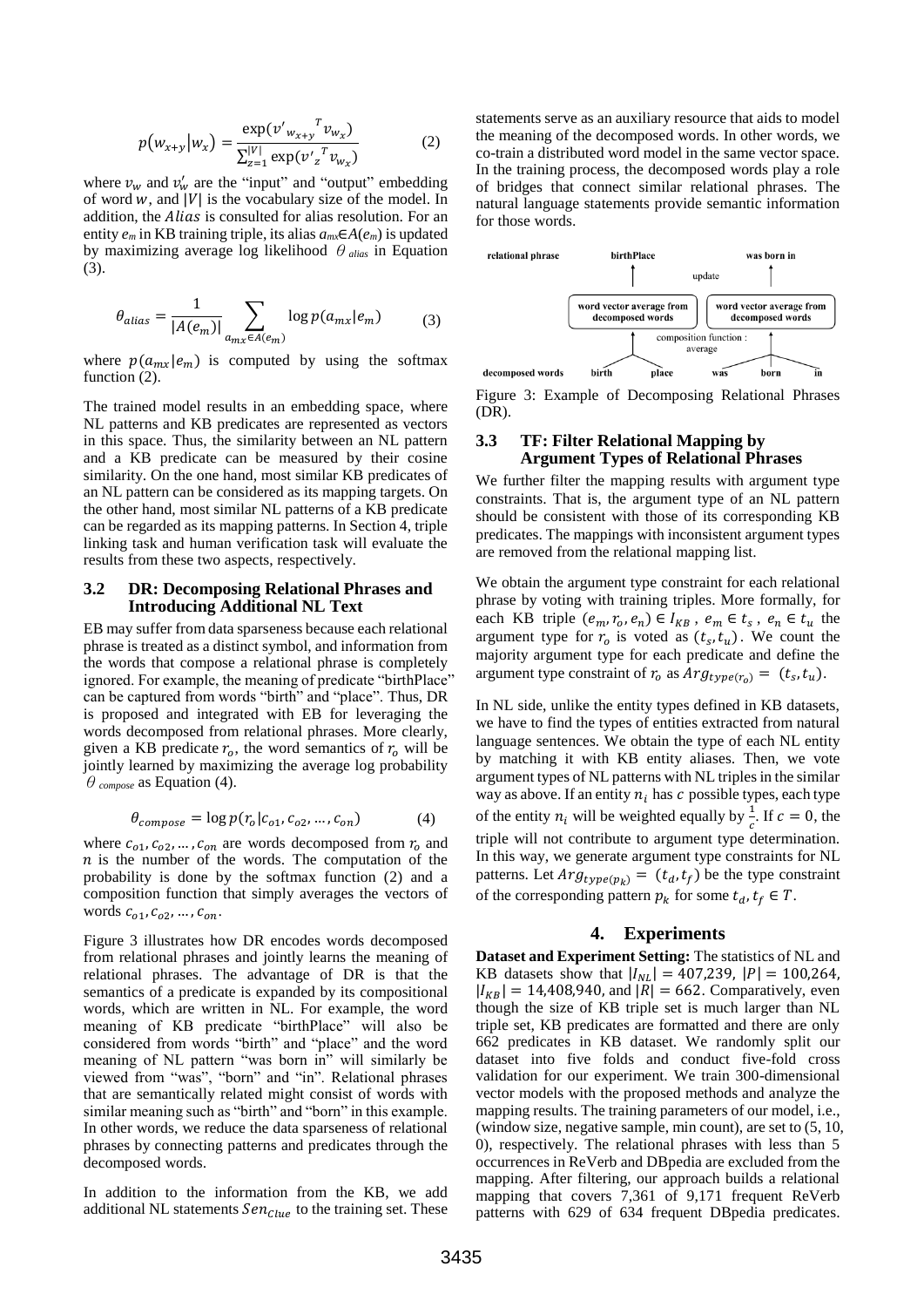Compared to previous works, Dutta et al. (2015) cover 212 ReVerb patterns and 41 DBpedia predicates, Riedel et al. (2013) cover 100 Freebase facts in training and test data, and Nakashole et al. (2012) cover 225 predicates, we generate a higher coverage of relational mapping.

**Evaluation:** Because of lack of ground truth, most previous work evaluates their relational mapping result by human annotation only. In this work, we try to evaluate our approach from two perspectives. Firstly, we conduct a triple linking task that aims to link NL triples to the KB triples sharing the same knowledge. It reflects the ability of our mapping approach to translate relational phrases from NL side to KB paradigm. Secondly, we further evaluate the performance of our mapping by human verification. It demonstrates the result and the accuracy of NL patterns that link to each KB predicate.

**Triple linking task:** This task simulates knowledge base construction. The KB test set is considered as new facts. The word embedding model learned from the KB training set builds a relational mapping between NL patterns and KB predicates. Through the mapping, we can add new knowledge into the KB by translating NL triples to KB triples. We judge the correctness of translation by checking if the translated triple is actually in the test data. Formally, given an NL triple  $(n_i, p_k, n_j)$ ,  $n_i \in A(e_m)$ ,  $n_j \in A(e_n)$ , we have to predict a KB predicate  $r_o$  such that  $(e_m, r_o, e_n)$ is the corresponding fact in KB test set. Thus, we generate NL test triples  $\Lambda_{NL}$  and ground truth  $\Lambda_{KB}$  as follows.  $\Lambda_{NL}$ is a set of triples  $(n_i, p_k, n_j) \in I_{NL}$  and  $\Lambda_{KB}$  is a set of triples  $(e_m, r_o, e_n) \in I_{KB}$ , where  $n_i \in A(e_m), n_j \in A(e_n)$ . In this way, we derive  $|\Lambda_{NL}| = 54,752$  and  $|\Lambda_{KB}| =$ 58,504.

Due to the low coverage on relational phrases, the results of Riedel et al. (2013) and Dutta et al. (2015) cannot be directly compared with ours under this task. Thus, we built a baseline model through a counting-based approach that counts the co-occurrence between each pattern and each predicate found in the same or alias entity pairs. The baseline model always selects the majority. TransE (Bordes et al., 2013) focuses on learning the vector representation in KB side only. Although it solves a problem different from ours, we also adapt it to this task. We train a model with NL and KB triples. Given an NL triple  $(n_i, p_k, n_j)$ , the TransE model is trained to optimize the equation  $n_i + p_k \approx$  $n_j$ , so we can predict a KB predicate  $r_o$  through the entity operation  $n_j - n_i$ . We denote this operation as TransE(entity). We can also rank mapping candidates of  $p_k$ by cosine similarity of NL patterns and KB predicates. We denote it as TransE(rel). We calculate hit@k and MRR to measure the performance. Hit@k indicates the percentage of NL triples where correct relations can be found in the top k positions. In the special case where  $k=1$ , hit $@1$  is equivalent to P@1 (Precision at 1). MRR is the mean reciprocal rank of correct mapping and is calculated to the 100 position.

As shown in Table 2, counting-based baseline suffers from the low translation rate on relational phrases, i.e., no suitable mapping can be applied, and its hit@k shows no difference when k is larger than 5. By contrast, though TransE(entity) and TransE(rel) do not have such a problem, all our methods outperform them. Besides, DR expands the meaning of relational phrases by decomposed words.

Although hit@k drops at  $k=1$ , the performance shows large improvement when k is larger than 5. That indicates the effectiveness of semantic information provided by decomposed words and the additional natural language statements. TF shows the strength of type filter. EB+DR+TF even achieves 0.800 and 0.327 of hit@20 and MRR, respectively, in this task.

|                |       |       | hit@1   hit@5   hit@10   hit@20 |       | <b>MRR</b> |
|----------------|-------|-------|---------------------------------|-------|------------|
| baseline       | 0.113 | 0.151 | 0.151                           | 0.151 | 0.129      |
| TransE(entity) | 0.042 | 0.116 | 0.174                           | 0.250 | 0.086      |
| $TransE$ (rel) | 0.035 | 0.122 | 0.202                           | 0.308 | 0.087      |
| EB             | 0.189 | 0.294 | 0.345                           | 0.392 | 0.242      |
| $EB+DR$        | 0.117 | 0.273 | 0.361                           | 0.457 | 0.205      |
| $EB+TF$        | 0.222 | 0.358 | 0.408                           | 0.530 | 0.299      |
| $EB+DR+TF$     | 0.158 | 0.538 | 0.709                           | 0.800 | 0.327      |

Table 2: Evaluation results of triple linking task.

**Human verification task:** We select top 100 frequent predicates from KB triples and manually annotate their top 5 mapped NL patterns. Because human annotation is cost intensive, we only verify the mapping results by EB+DR+TF, the best performing method in the triple linking task.

The results of human verification are shown in Table 3. The hit@1, hit@3, and hit@5 of the most frequent 50 and 100 predicates, respectively, are reported. This results further confirm the quality of our mapping from another aspect. Some NL patterns are mapped to KB predicates that have exactly the same meaning, e.g., "birthplace" and "was born in" is counted a correct mapping. Some NL patterns do not have exactly the same meaning with the KB predicates, but they can be inferred. For example, the pattern "is a fantasy novel by" infers the predicate "author". Thus, we regard them as correct mapping. Besides, there are some incorrect mapping examples, such as pattern "was born in" and predicate "residence". The predicate "residence" indicates a place a person live in.

|                                                         |                                        |       | hit@1   hit@3   hit@5 |       |  |  |
|---------------------------------------------------------|----------------------------------------|-------|-----------------------|-------|--|--|
|                                                         | Top 50 Predicates                      | 0.352 | 0.480                 | 0.528 |  |  |
|                                                         | Top 100 Predicates $\vert 0.326 \vert$ |       | 0.456                 | 0.510 |  |  |
| Table 3: Evaluation results of human verification task. |                                        |       |                       |       |  |  |

# **5. Discussion**

We find four major types of errors in our mapping:

**Complex concept:** Some KB predicates containing complex concept are difficult to map accurately. For instance, the KB predicate "leftTributary" contains not only the relational expression "tributary", but also the concept "left". In this case, NL patterns such as "is a tributary of", "is a tributary to", and "is a river in" can only capture partial phrase meaning, and they are regarded as inaccurate mapping. The complex concept would be better modeled by decomposing it to multiple simple concepts.

**Uncommon in NL sentences:** Some KB predicates such as "youthWing" and "varietals" are uncommon in NL sentences, so that there are insufficient instances available for training. As a result, DR may not perform well since it aims to capture semantic information from NL sentences. Fortunately, most uncommon predicates are less important in general domain. For a specific-purpose application, the